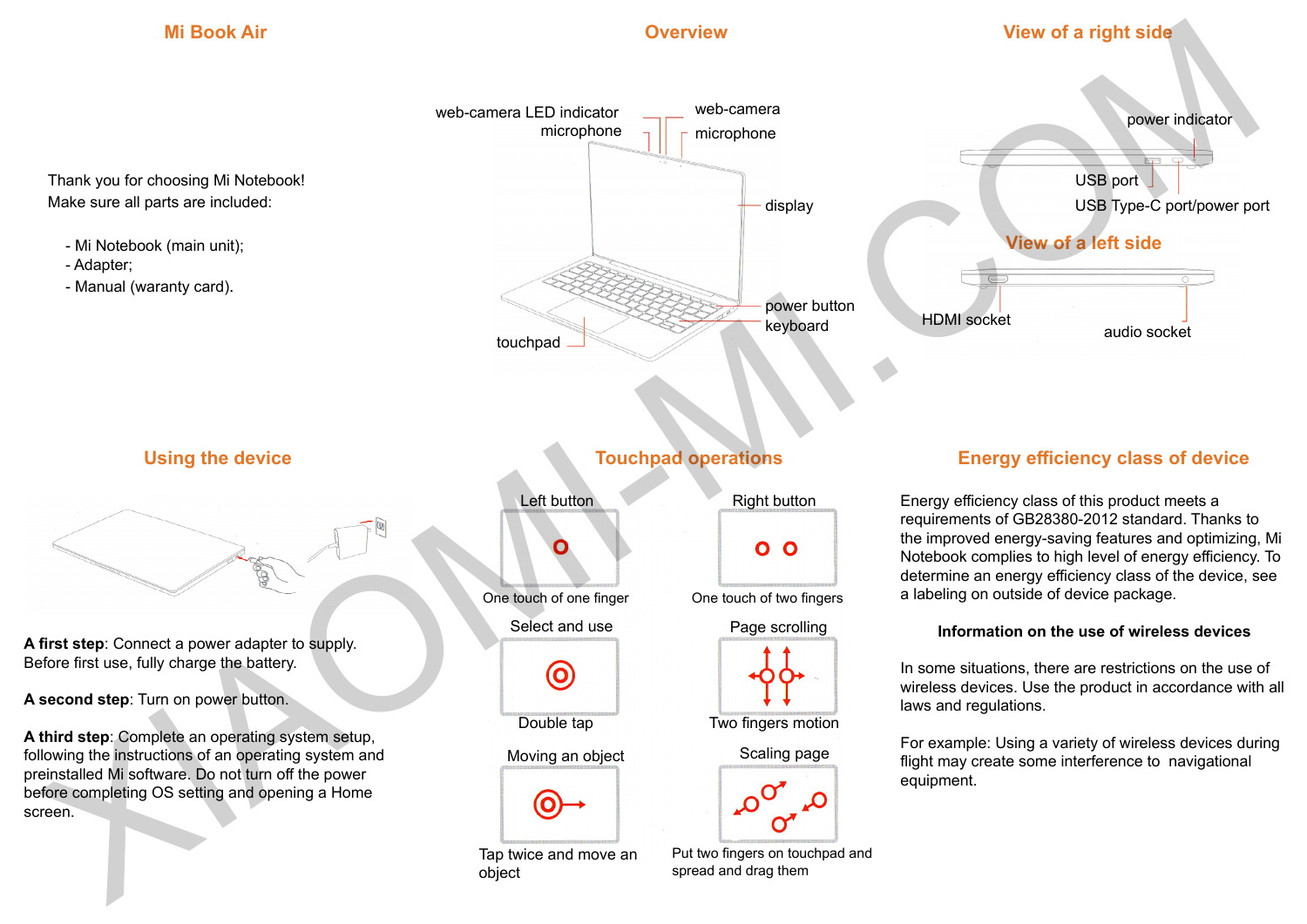### **Information about a Battery**

Self-extracting or replacing of a battery may cause of damage or breakage, and this can lead to overheating of the device, injury to user or third parties.

Built-in battery can be replaced only at Mi service centers and other authorized providers. This battery must be disposed of separately from household waste. The use and disposal of the batteries should be carried out in accordance with the instructions and local laws.

Not recommended: immerse a battery in water; Repair or disassemble a battery.

Please do not attempt to repair or reconstruct a battery. Doing so may cause battery explosion or internal leakage of harmful substances.

The warranty does not cover a disassembled and reconstructed battery. Improper battery replacement or maintenance can cause it to burst.

Inside battery contains a small amount of harmful substances.

#### cables.

• If power cord is damaged, it must be replaced by a qualified technician from the manufacturer or authorized service center representative.

### **Caution**

This device is used with a standard peripheral devices with shielded cables between components and other conditions, that meet the EMC standard.

Using standards-compliant peripherals with shielded cables reduces interference from radio, TV and other electronic devices. It is recommended to use shielded HDMI cable with ferrite cores.

Operating temperature range: 5C- 35C; Storage Temperature: -15C - 45C; Relative humidity: 5% -90% non-condensing.

## **Terms that are not included in the warranty:**

1. Warranty period has expired;

2. Failures that result from misuse, improper maintenance and storage;

3. Failures that have arisen as a result of maintenance or repairs performed by unauthorized service centers;

4. Lack of a valid warranty card and purchase receipt (except in cases where the buyer can prove that warranty period has not expired);

5. Unauthorized modification and falsification of the information specified in a warranty card;

6. Non-compliance of goods model and / or serial number c details on the warranty card;

7. Failures resulting from use of pirated software;

8. Failures caused by a virus infection of device during use;

9. Lack of name, address, date of production, a certificate of conformity;

10. Damage caused by force majeure.

### **Electric current safety Information**

Threat: Electric current in power supply, passing through communication electric cables, has some risk. To avoid the risk of electric shock:

• Do not use this device during a thunderstorm and lightning.

• During a thunderstorm, and lightning, do not connect or disconnect any power cable and do not perform any installation or maintenance of this unit.

• It is recommended to connect a power cable to a grounded outlet.

• Before opening an outer case of the device (unless otherwise specified), please unplug a power cord and other

# **Terms of service**

Warranty service of Mi Notebook carried out in accordance with the rules of «Maintenance of microcomputers and return». Detailed rules on the service information is available on the official website of Xiaomi company.

### **Recommendations**

This warranty card for authorized sales representatives and Xiaomi distributors, regular customers of computer products. Xiaomi Company has right to final interpretation of warranty certificate.

If the customer requires it to provide the form for recording information on maintenance, it ensures its proper storage.

### **Technical support**

If in a course of using the notebook, you are experiencing any problems and you need help, contact Xiaomi technical support.

Manufacturer: «Xiaomi Technology Beijing»

**Note:** Please provide all necessary information. Warranty service is only possible if a serial number on the bottom of the device, the same as serial number in a warranty form and sales receipt. For repair, replacement or return of goods you must present warranty card and receipt. **Example and the student in the student in the student in the student in the student in the student in the student in the student in the student in the student in the student in the student in the student in the student**